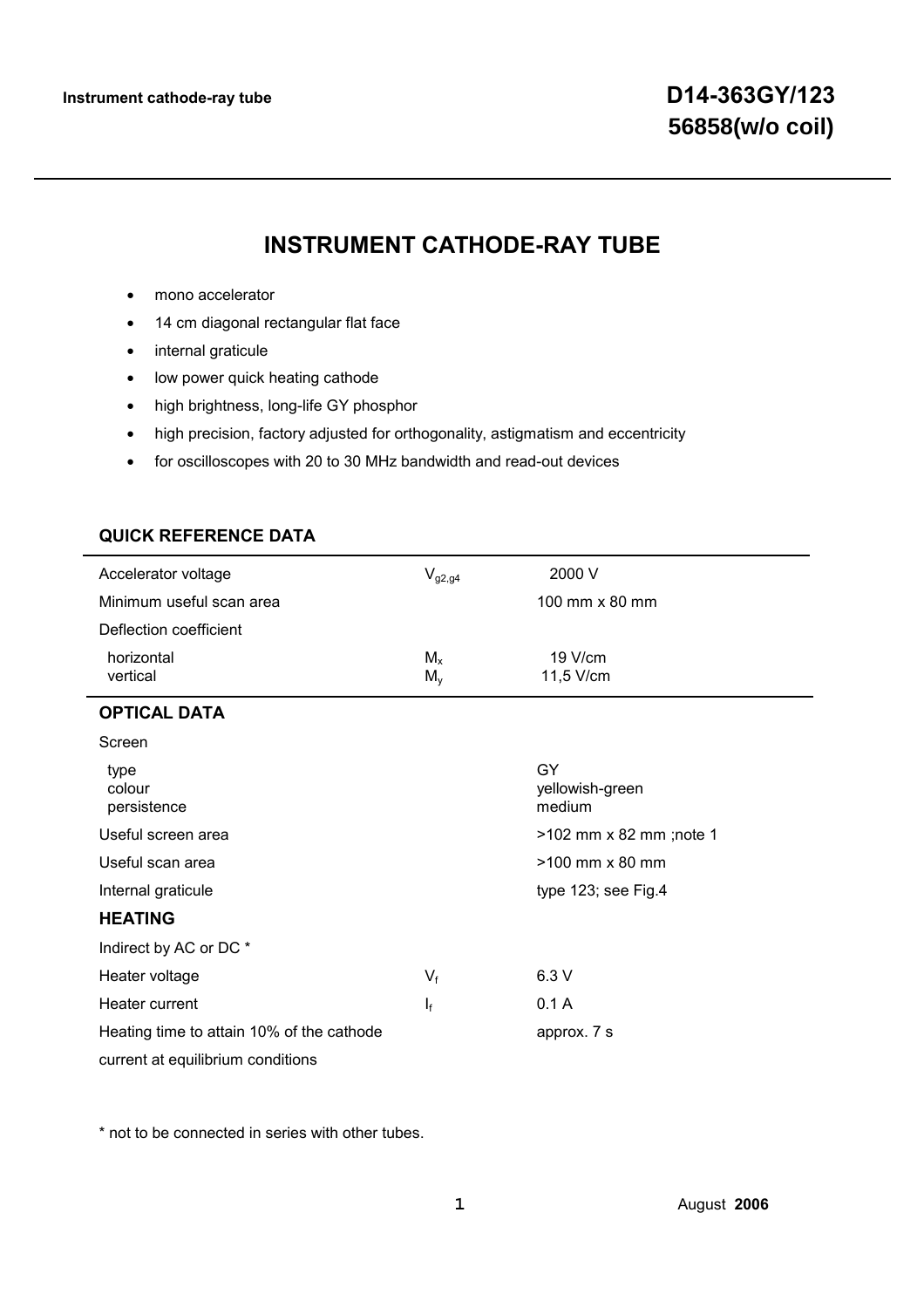# **MECHANICAL DATA**

**Dimensions and connections** (see also outline drawings)

| Overall length (including socket) | $<$ 333 mm                         |
|-----------------------------------|------------------------------------|
| Faceplate dimensions              | $118 \pm 0.5$ mm x 98 $\pm$ 0.5 mm |
| <b>Net mass</b>                   | approx. 1 kg                       |
| <b>Base</b>                       | 12 pin, all glass JEDEC B12-246    |

#### **Mounting**

The tube can be mounted in any position. It must not be supported by the socket and not by the base region alone. The reference points (A, B and C ) on adjoining edges of the faceplate (see Fig.4) enable the tube to be positioned accurately in the front panel, for optimum alignment of the internal graticule with respect to the bezel.

#### **Accessories**

| Socket with solder tags         |                      |
|---------------------------------|----------------------|
| Socket with printed wiring pins | type 55595           |
| Mu metal shield                 | 55598/55458          |
| <b>FOCUSING</b>                 | electrostatic        |
| <b>DEFLECTION</b>               | double electrostatic |
| x plates                        | symmetrical          |
| y plates                        | symmetrical          |
|                                 |                      |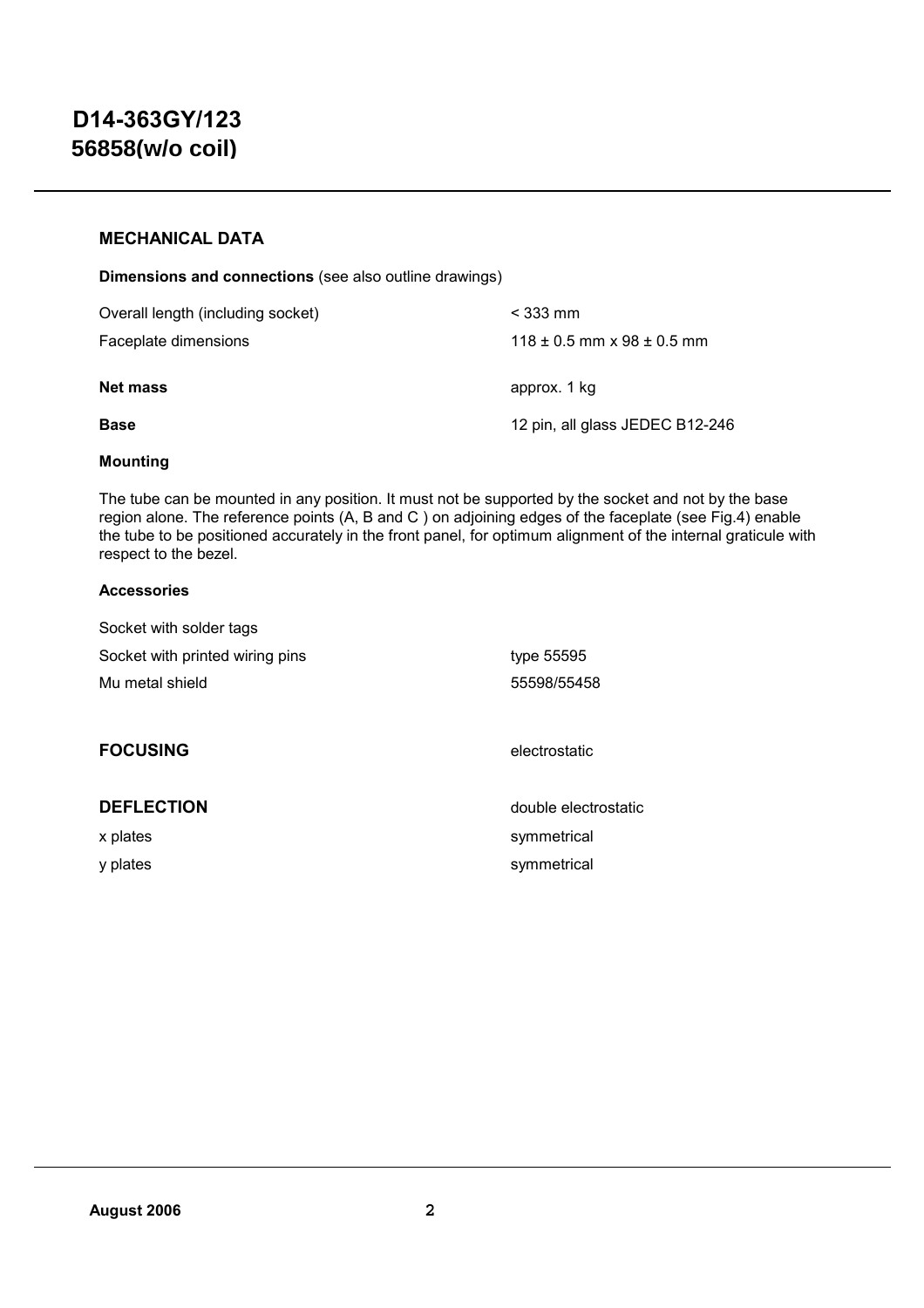

- Fig.1 Mechanical outlines.
- (1) Dimensions of faceplate only. The complete assembly of faceplate and cone (frit seal included) will pass through an opening of 122 mm x 102 mm.
- (2) The coil is fixed to the envelope with resin.
- (3) The length of rotation coil connecting leads is min. 350 mm.
- (4) Reference points on faceplate for graticule alignment (see Fig. 4).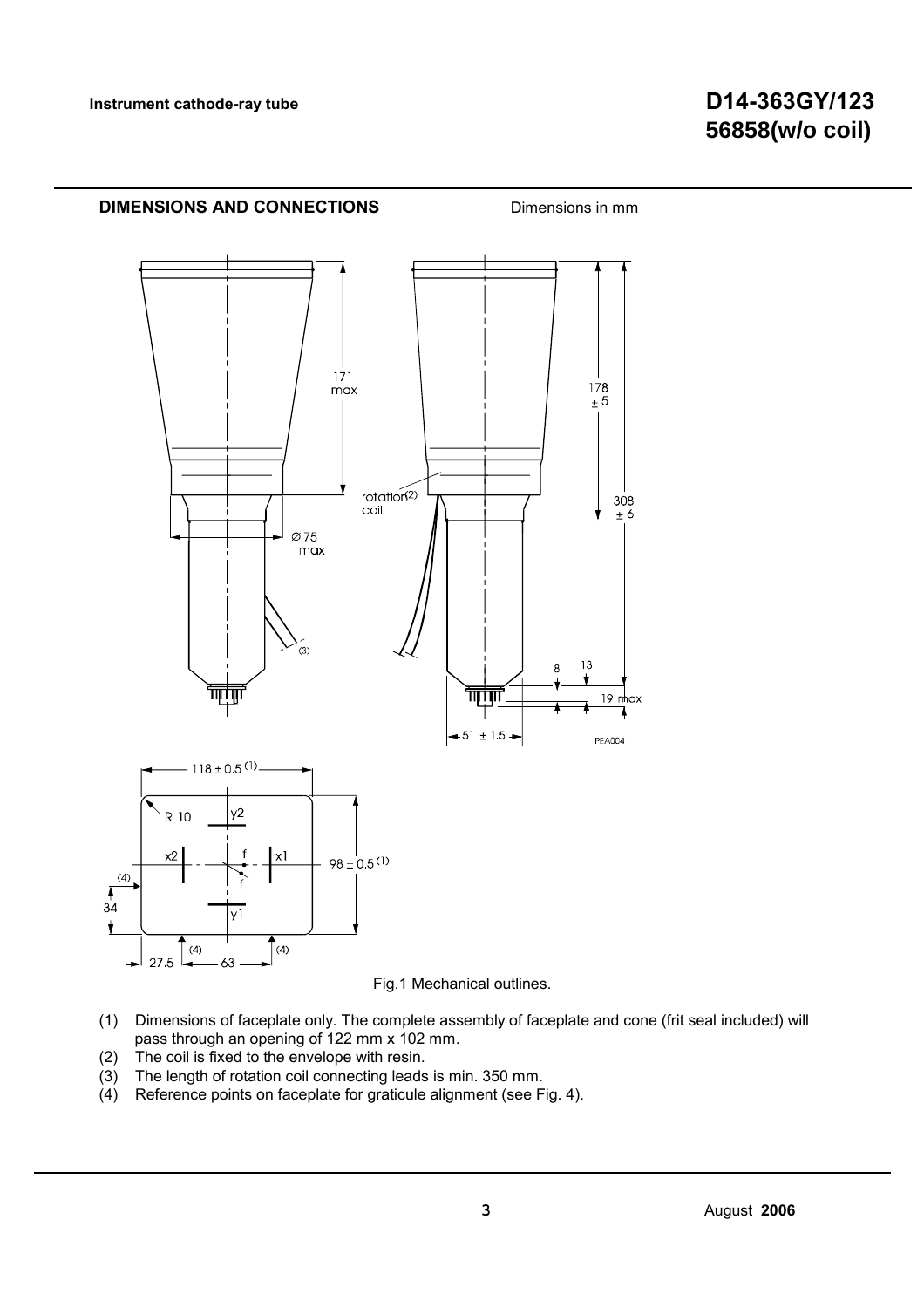





Fig.3 Electrode configuration.

### **Internal graticule**

The internal graticule is aligned with the faceplate by using the faceplate reference points, see Fig.4 and note 1.The reference points A, B and C are for aligning the graticule with the faceplate. Line thickness = 0.18 mm; dot diameter = 0.38 mm; colour red.



Fig.4 Front view of the tube with internal graticule, type 123.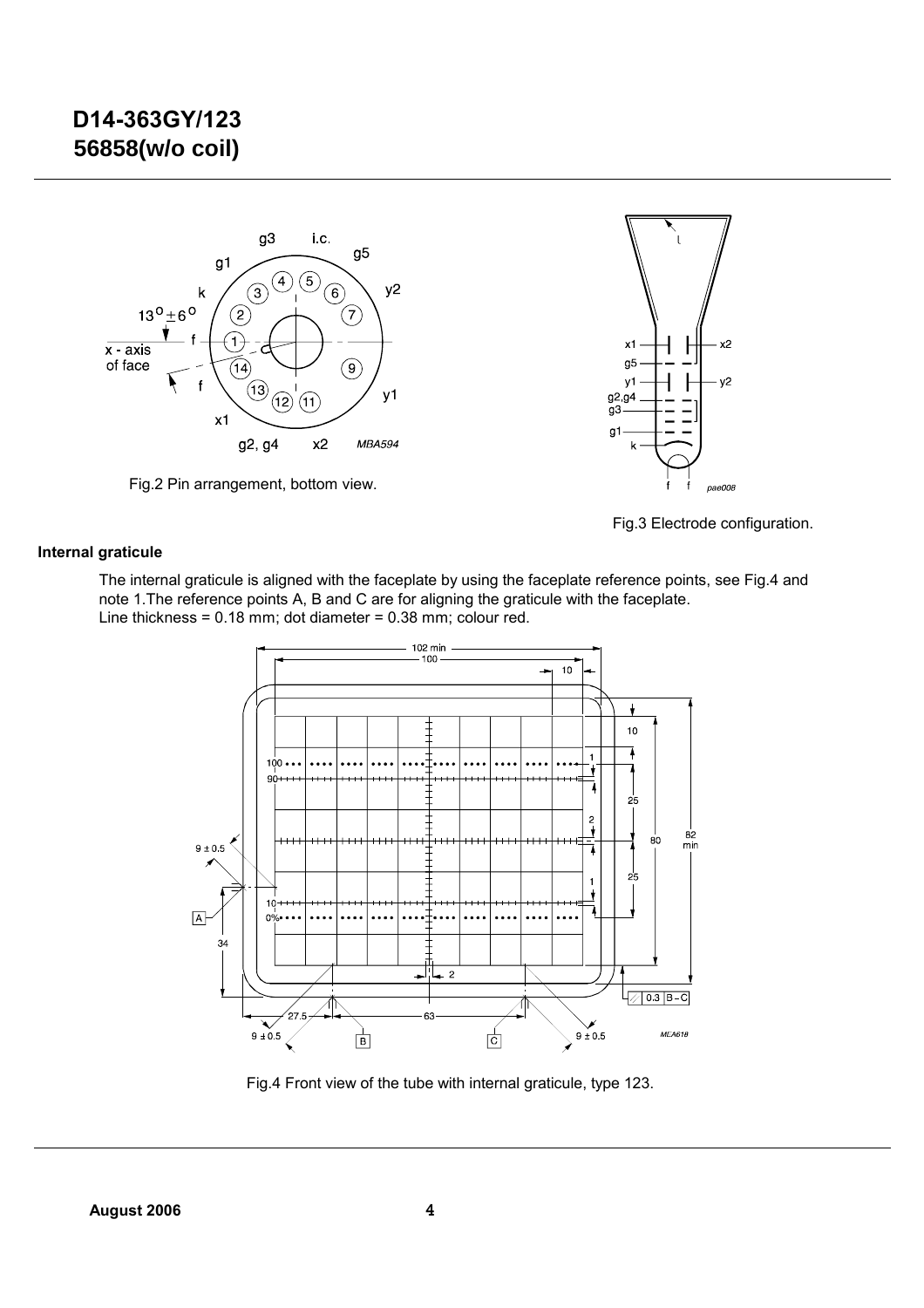| <b>TYPICAL OPERATION</b> (voltages are with respect to the cathode) |             |              |                      |               |
|---------------------------------------------------------------------|-------------|--------------|----------------------|---------------|
| <b>Conditions</b>                                                   |             |              |                      |               |
| Mean deflection plate potential                                     |             |              | $2$ kV               | note 2        |
| Shield voltage for optimum geometry                                 |             | $V_{g5,(I)}$ | $2$ kV               | note 3        |
| Accelerator and astigmatism control voltage                         |             | $V_{q2,q4}$  | $2$ kV               | note 4        |
| Focus voltage                                                       |             | $V_{g3}$     | 100 to 200 V         | note 5        |
| Cut-off voltage for visual extinction of focused spot               |             | $-V_{g1}$    | 22 to 65 V           | note 6        |
|                                                                     |             |              |                      |               |
| <b>PERFORMANCE</b>                                                  |             |              |                      |               |
| Horizontal deflection coefficient                                   | $M_{x}$     |              | 19 V/cm ± 10%        |               |
| Vertical deflection coefficient                                     | $M_{\rm v}$ |              | 11,5 V/cm $\pm$ 5%   |               |
| Deviation of deflection linearity                                   |             |              | $< 2\%$              | note 7        |
| Geometry distortion                                                 |             |              |                      | note 8        |
| Eccentricity of undeflected spot                                    |             |              |                      |               |
| in horizontal direction<br>in vertical direction                    |             |              | < 4 mm<br>$< 2$ mm   | note 9        |
| Angle between x and y traces                                        |             |              | $90 \pm 0.5^{\circ}$ | note 9        |
| Angle between x-trace and x-axis of internal graticule              |             |              | $< 5^{\circ}$        | note 10       |
| Luminance reduction with respect to screen centre                   |             |              |                      |               |
| x-axis, outer graticule line                                        |             | $< 30\%$     |                      |               |
| y-axis, outer graticule line                                        |             | $< 30\%$     |                      |               |
| any corner                                                          |             | < 50%        |                      |               |
|                                                                     |             |              |                      |               |
| Grid drive for 10 $\mu$ A screen current                            |             | $V_{d}$      | approx. 10 V         | Fig.5; note 6 |
| Line width                                                          |             | I.w.         | approx. 0.3 mm       | note 11       |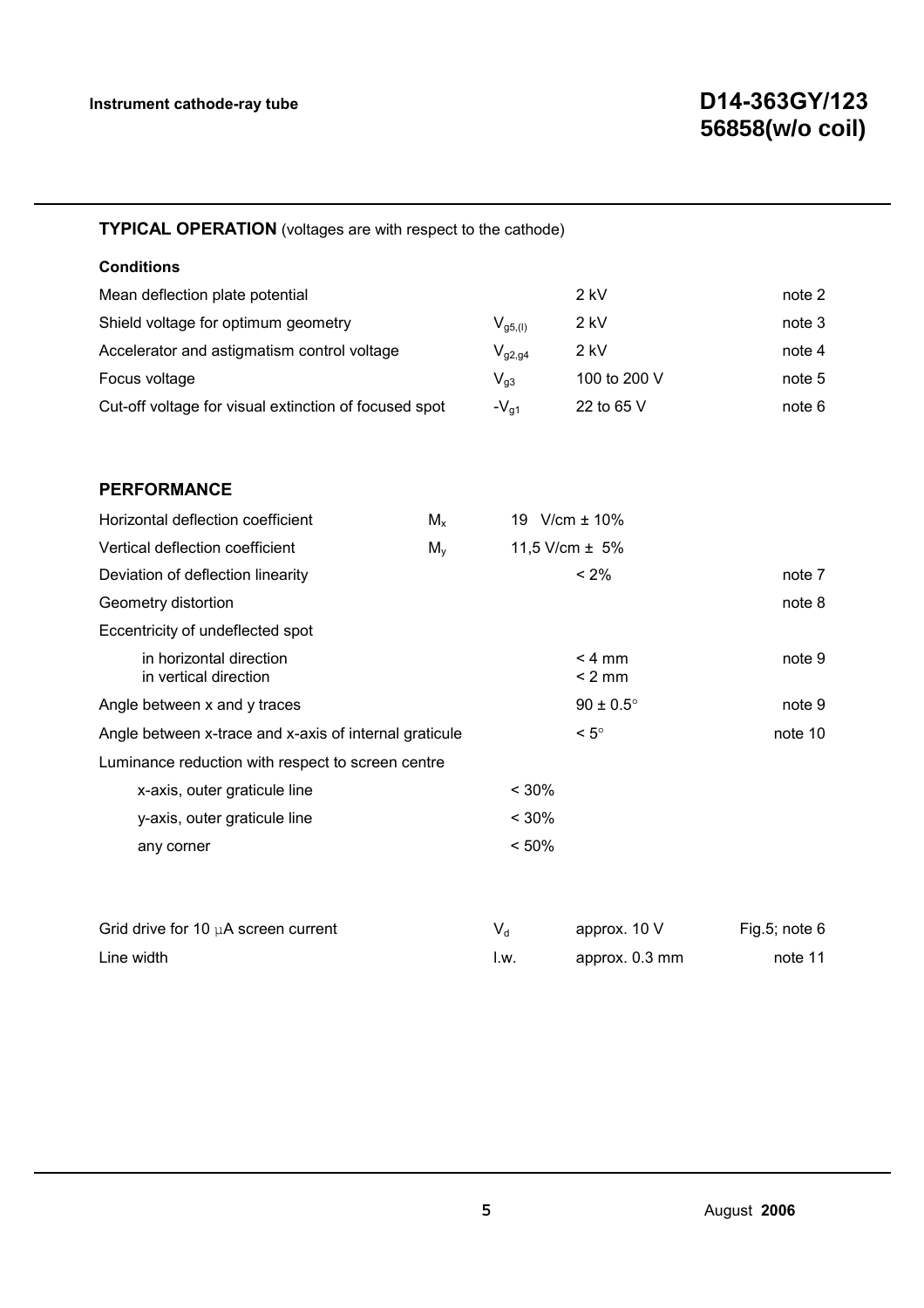| <b>LIMITING VALUES</b> (Absolute maximum rating system) |                      |                          |                                                        |
|---------------------------------------------------------|----------------------|--------------------------|--------------------------------------------------------|
| Accelerator voltage                                     | $V_{q2,q4}$          | max. 2.2 kV              |                                                        |
| Shield voltage                                          | $V_{g5(l)}$          | max. 2.2 kV              |                                                        |
| Focus electrode voltage                                 | $V_{q3}$             | max. 2.2 kV              |                                                        |
| Control grid voltage                                    | $-V_{g1}$            | max. 200 V               |                                                        |
|                                                         |                      |                          | min. 0 V                                               |
| Cathode to heater voltage                               |                      |                          |                                                        |
|                                                         | positive<br>negative |                          | $V_{\rm kf}$ max. 125 V<br>$-V_{\text{kf}}$ max. 125 V |
| Heater voltage                                          | $V_{\rm f}$          | max. 6.6 V               |                                                        |
|                                                         |                      |                          | min. 6.0 V                                             |
| Grid drive, averaged over 1 ms                          | $V_{d}$              | max. 20 V                |                                                        |
| Screen dissipation                                      | W                    | max. $3 \text{ mW/cm}^2$ |                                                        |
| Control grid circuit resistance                         | $R_{q1}$             | max. 1 $M\Omega$         |                                                        |

# **CAPACITANCES** \*

| $x_1$ to all other elements except $x_2$ | $C_{x1(x2)}$ | 4.8 pF |
|------------------------------------------|--------------|--------|
| $x_2$ to all other elements except $x_1$ | $C_{x2(x1)}$ | 4 pF   |
| $y_1$ to all other elements except $y_2$ | $C_{y1(y2)}$ | 3.4 pF |
| $y_2$ to all other elements except $y_1$ | $C_{y2(y1)}$ | 3.4 pF |
| $x_1$ to $x_2$                           | $C_{x1x2}$   | 3.3pF  |
| $y_1$ to $y_2$                           | $C_{y1y2}$   | 1 pF   |
| Control grid to all other elements       | $C_{g1}$     | 6 pF   |
| Cathode to all other elements            | $C_{k}$      | 3pF    |

\* Approximate values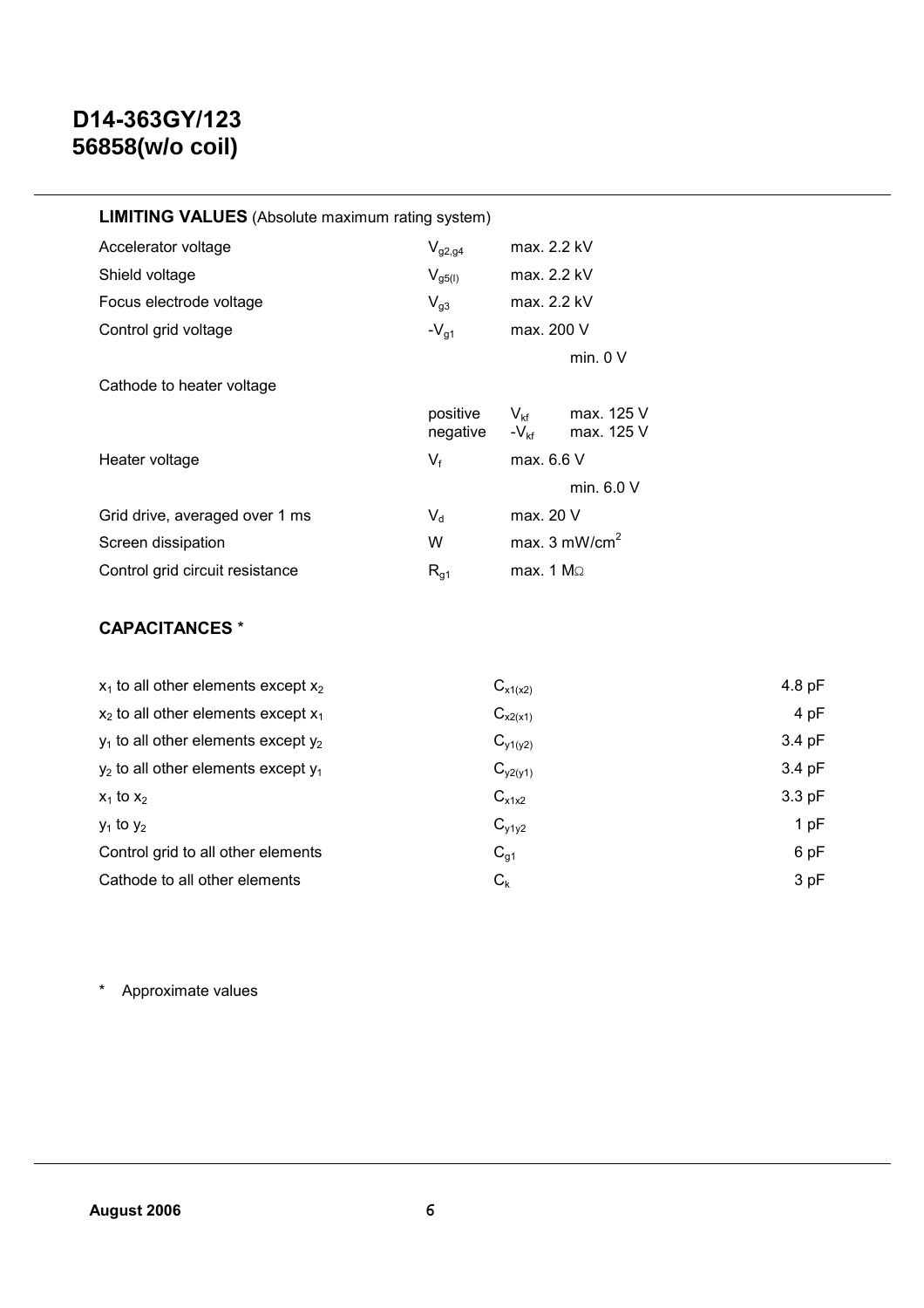

Fig.5 Typical screen current (I<sub>I</sub>) and focus voltage (V<sub>g3</sub>) curves as a function of grid drive voltage  $(V_d)$  at  $V_{g2,g4,g5}$  = 2 kV.